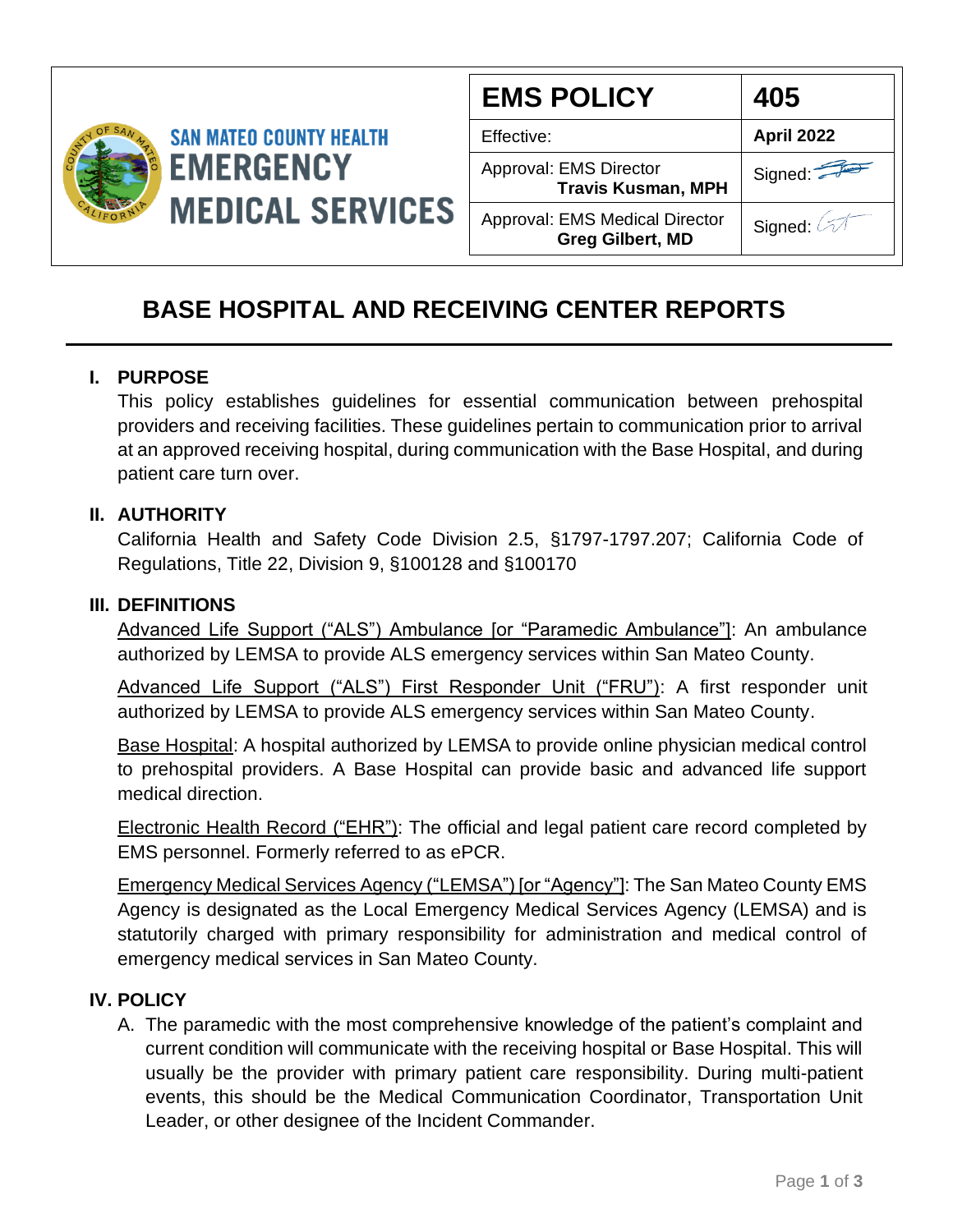

- B. Receiving hospital reports, including Base Hospital contact shall be provided at the earliest possible opportunity as they support the receiving hospital in preparing the appropriate bed, equipment, and personnel to promptly and definitively care for the needs of the patient.
- C. There are many different formats for giving report including SOAP, SAMPLE, MIVT and SBAR. This policy addresses the minimum acceptable information to be communicated, regardless of the report format utilized.
- D. When possible, it is important to keep pre-arrival reports brief and concise, stating early the reason for your contact with the Base Hospital (e.g., medical direction or report).

## **V. PROCEDURE**

- A. EMS Providers shall:
	- 1. Utilize Stanford Health Care exclusively as the Base Hospital except for trauma patients originating in the Northern part of the County which are destined for Zuckerberg San Francisco General ("ZSFG"); and
	- 2. Utilize the phone as the primary method of contacting the Base Hospital; and

## **Stanford Base Hospital Physician Medical Control**

Physician consult for adult patients: (650) 497-4802 Physician consult for pediatric patients: (650) 723-5032 Reports/Ringdown: (650) 723-7337

## **ZSFG Physician Medical Control**

Physician consult for trauma patients (415) 647-4747 Reports/ Ringdown: (628) 206-9600

- 3. Radios should only be used when not able to access the Base Hospital via phone with adequate signal stability, or if radio communication is the safest or most timely method of communication given conditions at the scene and/ or during transport.
- B. EMS Providers will identify what type of Base Hospital direction is needed (e.g., pronouncement, high-risk AMA consult, medication orders, or trauma consult) early in the report, which will be followed by a well-organized and concise problem-oriented report.

## Suggested script:

*"Good morning, Stanford. This is San Mateo County [Unit #] I'm looking for a [pronouncement, medication order, trauma consult, high-risk AMA guidance,*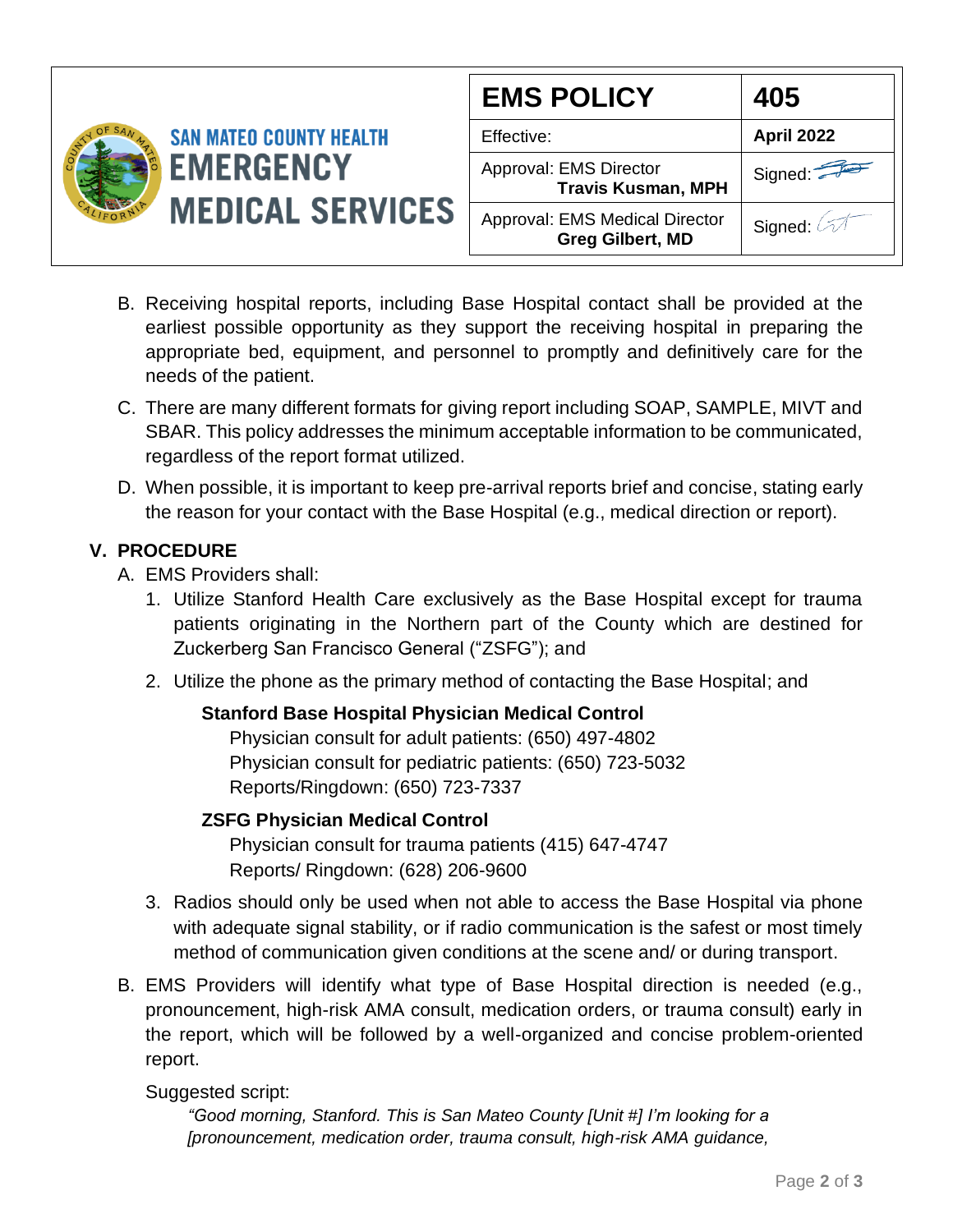|                                                                               |                                                           | <b>EMS POLICY</b>                | 405 |
|-------------------------------------------------------------------------------|-----------------------------------------------------------|----------------------------------|-----|
| <b>SAN MATEO COUNTY HEALTH</b><br><b>EMERGENCY</b><br><b>MEDICAL SERVICES</b> | Effective:                                                | <b>April 2022</b>                |     |
|                                                                               | Approval: EMS Director<br><b>Travis Kusman, MPH</b>       | Signed: $\overline{\phantom{a}}$ |     |
|                                                                               | Approval: EMS Medical Director<br><b>Greg Gilbert, MD</b> | Signed:                          |     |

*deviation from protocol but within local scope of practice]. We are at scene with a patient with a chief complaint of full arrest. Break*

*We were called to the scene of a private residence (or other scene) where we encountered a [AGE] [PRIMARY LANGUAGE SPOKEN] [MALE/ FEMALE] in [STATE CHIEF COMPLAINT]. Upon our arrival, we found the patient lying on the floor with CPR being performed by the family. Cardiac monitor showed PEA. Break*

Standard prehospital report components include:

- a. Agency;
- b. Name and Paramedic license # of person seeking orders;
- c. Request for consultation/orders needed (state the reason for calling: Med request/ pronouncement/ triage out of trauma System/ AMA or Refusal);
- d. Patient age;
- e. Patient gender;
- f. Primary language spoken by patient;
- g. History of Incident/ HPI;
- h. Trauma Triage Criteria met (if applicable);
- i. Vital signs to include: Blood pressure, pulse, respirations, pulse oximetry, GCS, EtCO2, if indicated;
- j. Treatment rendered;
- k. Primary survey (LOC, skin signs, etc.);
- l. Secondary physical exam;
- m. Past medical history;
- n. Medications/ allergies; and
- o. Estimated transport time to ED;
- C. EMS providers will repeat back any orders received and document all medical direction provided in the EHR. Documentation shall include the name of the physician giving the order(s). Additionally, pronouncement order documentation shall include the time of death.